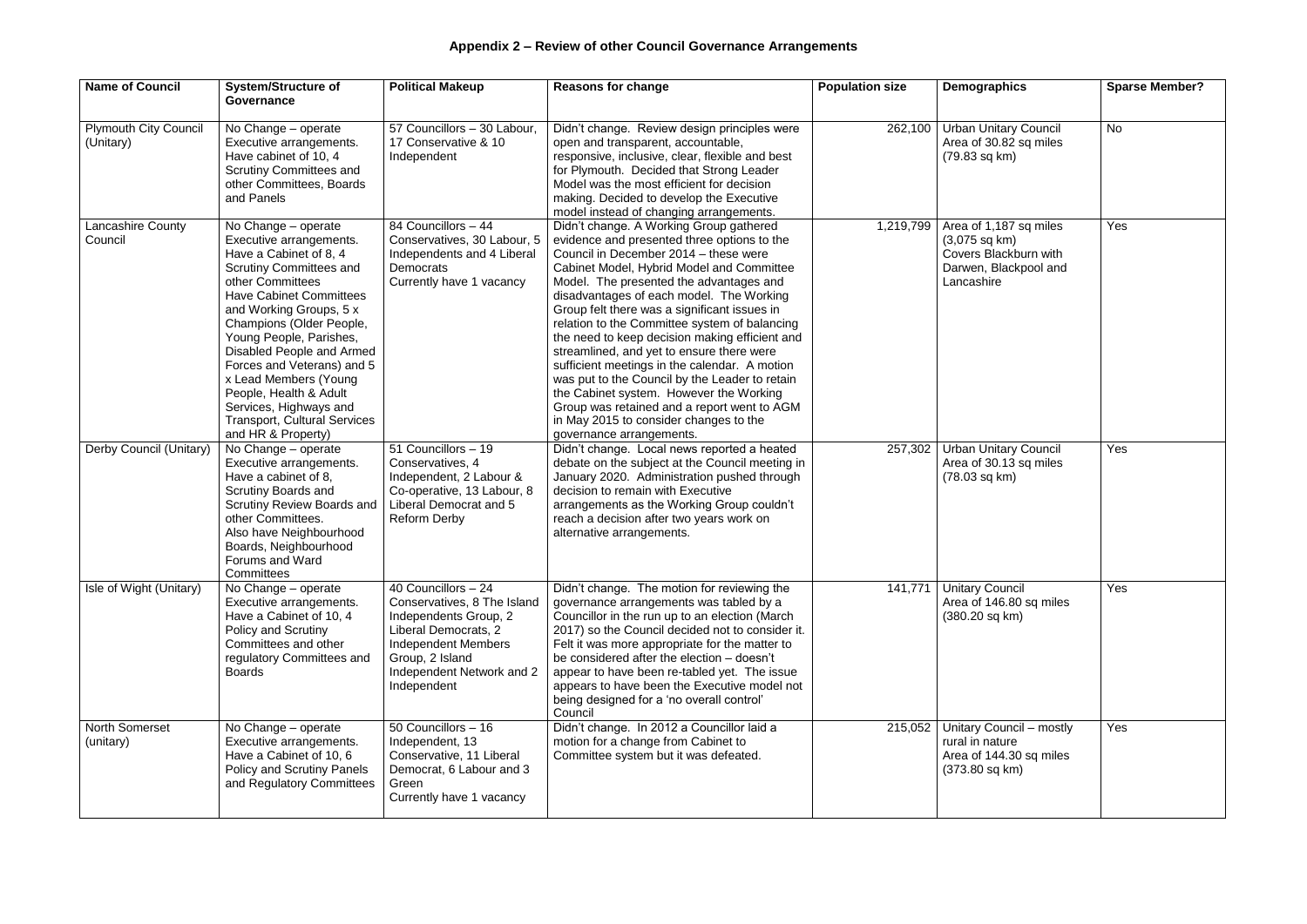| <b>Name of Council</b>               | <b>System/Structure of</b><br>Governance                                                                                                                                                                                                                                                                                          | <b>Political Makeup</b>                                                                                                                                         | <b>Reasons for change</b>                                                                                                                                                                                                                                                                                                                                                                                                                                                                                                                                                                                                                                                                                                                                                                                                                                                                                                                                                                                        | <b>Population size</b> | <b>Demographics</b>                                     | <b>Sparse Member?</b> |
|--------------------------------------|-----------------------------------------------------------------------------------------------------------------------------------------------------------------------------------------------------------------------------------------------------------------------------------------------------------------------------------|-----------------------------------------------------------------------------------------------------------------------------------------------------------------|------------------------------------------------------------------------------------------------------------------------------------------------------------------------------------------------------------------------------------------------------------------------------------------------------------------------------------------------------------------------------------------------------------------------------------------------------------------------------------------------------------------------------------------------------------------------------------------------------------------------------------------------------------------------------------------------------------------------------------------------------------------------------------------------------------------------------------------------------------------------------------------------------------------------------------------------------------------------------------------------------------------|------------------------|---------------------------------------------------------|-----------------------|
| <b>Thanet District Council</b>       | No Change - operate<br>Executive arrangements.<br>Cabinet of 5, 1 Overview<br>and Scrutiny Committee,<br><b>Regulatory Committees and</b><br>a number of Advisory<br><b>Groups and Working</b><br>Groups                                                                                                                          | 56 Councillors - 25<br>Conservative, 18 Labour, 7<br>Thanet Independents, 3<br>Green and 2 Independents.<br>Currently have 1 vacancy                            | Didn't change. A motion was put to Full<br>Council on 10 July 2014 but the Council voted<br>not to debate it.                                                                                                                                                                                                                                                                                                                                                                                                                                                                                                                                                                                                                                                                                                                                                                                                                                                                                                    | 141,922                | Area of 39.90 sq miles<br>$(103.30$ sq km $)$           | <b>No</b>             |
| <b>Chelmsford City</b><br>Council    | No Change - operate<br>Executive arrangements.<br>Cabinet of 5 plus 5 Cabinet<br>Deputies (support Cabinet<br>Members with specific<br>areas of responsibility.<br>Have 10 members of a<br>Shadow Cabinet (from two<br>opposition groups)<br>Have 1 Overview and<br><b>Scrutiny Committee and</b><br><b>Regulatory Committees</b> | 57 Councillors - 30 Liberal<br>Democrats, 21<br>Conservatives, 5<br><b>Chelmsford Independents</b><br>Group<br>Currently have 1 vacancy                         | Didn't change. A motion went to Council on<br>16th July 2019 requesting that the Council went<br>back to a Committee system. The reasons<br>argued were that it widened decision making<br>and was a constructive and transparent way to<br>get things done. Other speakers suggested<br>that the Cabinet system could take several<br>different forms and be just as inclusive as a<br>Committee system. An amendment was put<br>and the resolution made was 'This Council will<br>have a more open governance system where<br>all councillors will input into formulating both<br>key decisions and strategic policies of the City<br>Council, and the Officers of the Council will<br>take most of the day to day decisions about the<br>running of the Council and provision of service.<br>Any other proposals for amending the<br>governance system will be brought to the<br><b>Governance Committee.'</b><br>No discussions appear to have taken place at<br>the Governance Committee since this meeting | 178,388                | Area of 130.80 sq miles<br>$(338.80 \text{ sq km})$     | <b>No</b>             |
| <b>Cambridge City Council</b>        | No Change - operate<br>Executive arrangements.<br>Executive of 8, 4 Scrutiny<br><b>Committees and Regulatory</b><br>Committees.<br>They also have 4 Area<br>Committees which are<br>made up of the relevant<br>Ward Councillors and they<br>make decisions about local<br>issues                                                  | $\overline{42}$ Councillors - 25 Labour,<br>12 Liberal Democrats, 1<br>Independent<br>Currently have 4 vacancies                                                | Didn't change. Considered a report and<br>resolved to take no action                                                                                                                                                                                                                                                                                                                                                                                                                                                                                                                                                                                                                                                                                                                                                                                                                                                                                                                                             | 124,798                | Area of 15.71 sq miles<br>(40.70 sq km)                 | <b>No</b>             |
| <b>West Sussex County</b><br>Council | No Change - operate<br>Executive arrangements.<br>Executive of 9, 5 Scrutiny<br>Committees and a number<br>of Regulatory Committees.<br>Also have 11 County Local<br>Committees covering Ward<br>patches - aim of involving<br>the public in decision<br>making                                                                   | 70 Councillors - 51<br>Conservatives, 8 Liberal<br>Democrats, 4 Labour, 4<br>Independents and 2<br><b>Independent Conservatives</b><br>Currently have 1 vacancy | Didn't change. A motion was put before<br>Council but was defeated                                                                                                                                                                                                                                                                                                                                                                                                                                                                                                                                                                                                                                                                                                                                                                                                                                                                                                                                               |                        | 863,980   Area of 769.00 sq miles<br>$(1,991.00$ sq km) | Yes                   |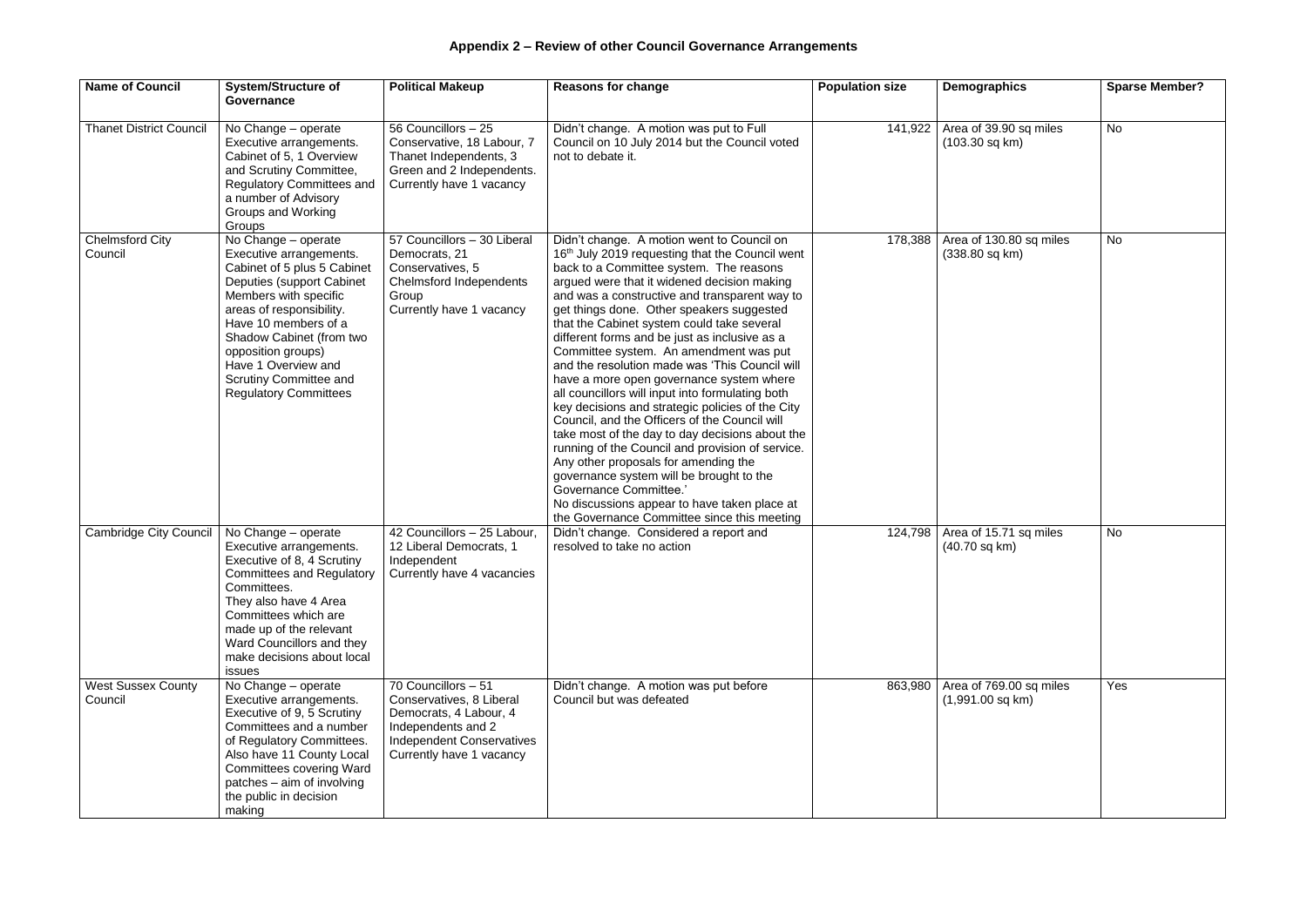| <b>Name of Council</b>                             | <b>System/Structure of</b><br>Governance                                                                                                                                                                                                                                                             | <b>Political Makeup</b>                                                                                                                                                                                                                                                 | <b>Reasons for change</b>                                                                                                                                                                                                                                                                                                          | <b>Population size</b> | Demographics                                      | <b>Sparse Member?</b> |
|----------------------------------------------------|------------------------------------------------------------------------------------------------------------------------------------------------------------------------------------------------------------------------------------------------------------------------------------------------------|-------------------------------------------------------------------------------------------------------------------------------------------------------------------------------------------------------------------------------------------------------------------------|------------------------------------------------------------------------------------------------------------------------------------------------------------------------------------------------------------------------------------------------------------------------------------------------------------------------------------|------------------------|---------------------------------------------------|-----------------------|
| <b>Fenland District Council</b>                    | No Change - operate<br>Executive arrangements.<br>Cabinet of 10, 1 Scrutiny<br>Committee and a number of<br><b>Regulatory Committees</b>                                                                                                                                                             | 39 Councillors - 25<br>Conservatives, 10<br>Independent, 2 Liberal<br>Democrats and 1 Green<br>Currently have 1 vacancy                                                                                                                                                 | Didn't change. Motion put forward by one<br>Councillor and it was heavily defeated due to<br>the Council having more important priorities to<br>address                                                                                                                                                                            | 101,850                | Area of 211.00 sq miles<br>$(546.50$ sq km)       | No                    |
| <b>Cornwall County</b><br>Council                  | No Change - operate<br>Executive arrangements.<br>Cabinet of 10, 6 Overview<br>and Scrutiny Committees, a<br>number of Regulatory<br>Committees and a number<br>of Scrutiny Inquiries and<br>Task and Finish Groups                                                                                  | 123 Councillors - 43<br>Conservatives, 34 Liberal<br>Democrats, 32<br>Independent, 4 Labour, 4<br>Mebyon Kernow, 3<br>Independent Alliance and 2<br>Non aligned<br>Currently have 1 vacancy                                                                             | Didn't change. Governance arrangements<br>were considered when Cornwall became a<br><b>Unitary Council.</b><br>Established an independent governance<br>commission which looked at the proposals<br>in more detail. This has resulted in adopting an<br>informal approach which looks more like a<br>hybrid system - Cabinet plus. | 569,578                | Area of 1,369 sq miles<br>$(3,546$ sq km)         | Yes                   |
| <b>Bristol City Council</b><br>(Unitary)           | No Change - operate<br>directly elected Mayor plus<br>Executive arrangements.<br>Cabinet of 10, a number of<br><b>Scrutiny Commissions,</b><br><b>Committees and Boards.</b><br>Have a number of<br><b>Regulatory Committees.</b><br>Also have 6 Area<br>Committees and a Member<br>Forum Committee. | Mayor plus 70 Councillors -<br>36 Labour, 14<br>Conservatives, 11 Green<br>and 9 Liberal Democrats.<br>Currently have 1 vacancy                                                                                                                                         | A referendum for a directly elected Mayor was<br>held. Some Councillors were hopeful of a 'no'<br>vote enabling a move back to a Committee<br>system. However the result of the referendum<br>was 'yes'.                                                                                                                           | 463,377                | Area of 42.40 sq miles<br>$(109.70$ sq km)        | <b>No</b>             |
|                                                    |                                                                                                                                                                                                                                                                                                      |                                                                                                                                                                                                                                                                         |                                                                                                                                                                                                                                                                                                                                    |                        |                                                   |                       |
| London Borough of<br>Sutton                        | Committee System $-5$<br>Committees plus two<br>Boards, 1 Scrutiny<br>Committee, number of<br><b>Regulatory Committees and</b><br><b>6 Local Committees</b>                                                                                                                                          | 54 Councillors - 33 Liberal<br>Democrats, 18<br><b>Conservatives and 3 Sutton</b><br><b>Independent Residents</b>                                                                                                                                                       | To enable a consensual approach to<br>policymaking with a greater number of<br>Councillors to be involved with policy<br>formulation and assessment over a wider<br>range of responsibilities than under the<br>Executive system.                                                                                                  | 206,349                | Area of 16.93 sq miles<br>$(43.85 \text{ sq km})$ | <b>No</b>             |
| Nottinghamshire<br><b>County Council</b>           | Committee System - 6<br>Committees, 1 Scrutiny<br>Committee and a number of<br><b>Regulatory Committees</b>                                                                                                                                                                                          | 66 Councillors $-32$<br>Conservatives, 22 Labour, 6<br>Ashfield Independents, 4<br>Mansfield Independents, 1<br>Liberal Democrat and 1<br>Independent<br>The Council is currently<br>governed by a coalition of<br>the Conservative Party and<br>Mansfield Independents | Moving to the Committee system was a<br>manifesto commitment of the Conservative<br>party                                                                                                                                                                                                                                          | 332,900                | Area of 28.81 sq miles<br>$(74.61$ sq km)         | Yes                   |
| <b>Brighton and Hove City</b><br>Council (Unitary) | Mayor plus Committee<br>System - 5 Policy<br>Committees, 1 Overview<br>and Scrutiny Committee for<br>Health, several Regulatory<br>Committees.                                                                                                                                                       | 54 Councillors - 19 Green,<br>18 Labour, 13 Conservative<br>and 4 Independents                                                                                                                                                                                          | Had problems with an Executive system due to<br>no overall control and the largest minority party<br>making most of the key decisions. Moved<br>back to Committee system in 2012 as felt to be<br>the most open, democratic and accountable<br>system for the political makeup - despite the                                       | 290,885                | Area of 31.97 sq miles<br>(82.79 sq km)           | No                    |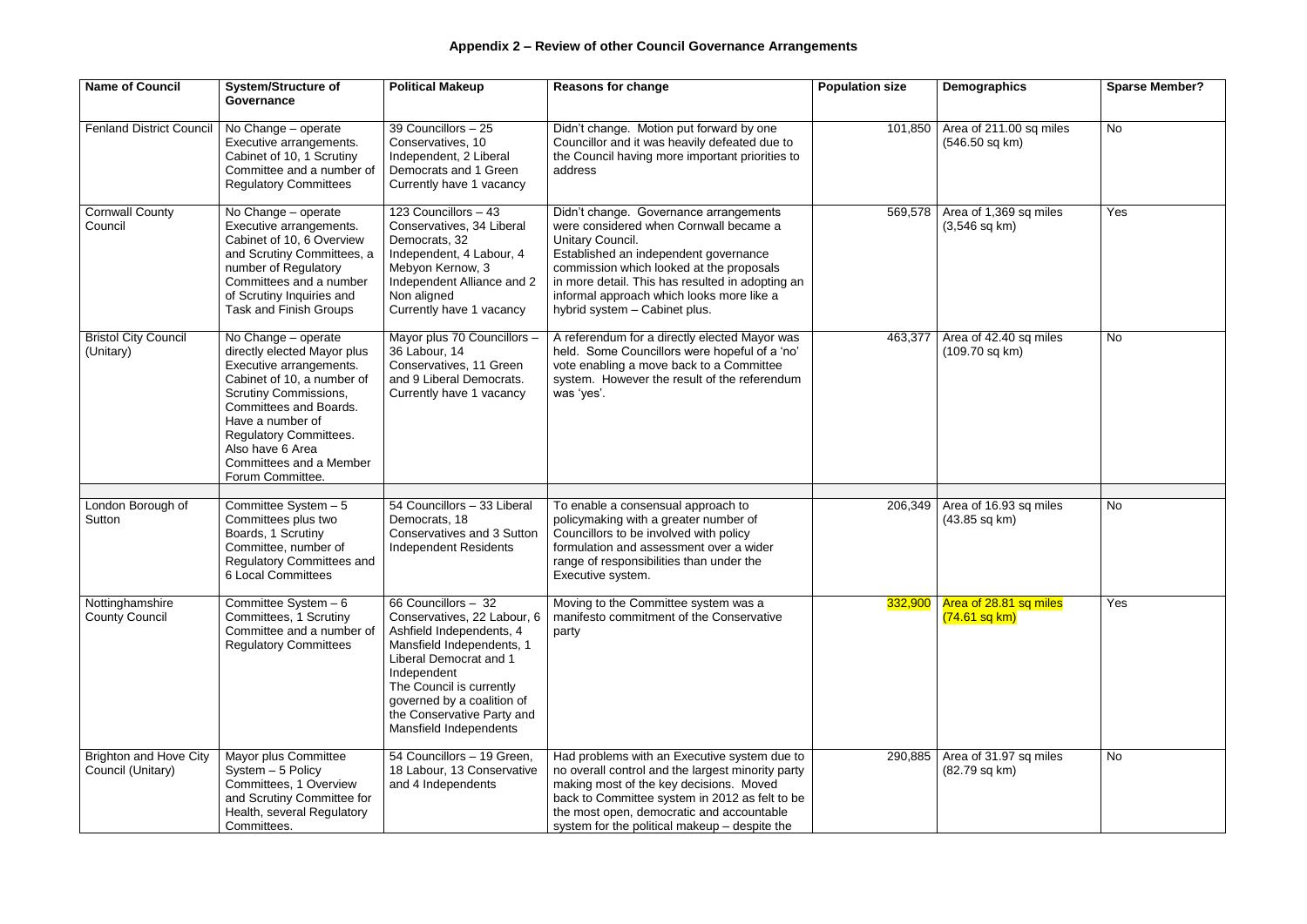| <b>Name of Council</b>                    | <b>System/Structure of</b><br>Governance                                                                                                                                                                                                                                                                                                          | <b>Political Makeup</b>                                                                                                                                                                                                                                            | <b>Reasons for change</b>                                                                                                                                                                                                                                                                                                                                                                                                    | <b>Population size</b> | <b>Demographics</b>                                    | <b>Sparse Member?</b> |
|-------------------------------------------|---------------------------------------------------------------------------------------------------------------------------------------------------------------------------------------------------------------------------------------------------------------------------------------------------------------------------------------------------|--------------------------------------------------------------------------------------------------------------------------------------------------------------------------------------------------------------------------------------------------------------------|------------------------------------------------------------------------------------------------------------------------------------------------------------------------------------------------------------------------------------------------------------------------------------------------------------------------------------------------------------------------------------------------------------------------------|------------------------|--------------------------------------------------------|-----------------------|
|                                           |                                                                                                                                                                                                                                                                                                                                                   |                                                                                                                                                                                                                                                                    | decision making process being too slow and<br>sometimes agreements being hard to reach.<br>Currently considering reviewing it again as<br>there is a view that the Council's committee<br>system is not fit for purpose and doesn't allow<br>for timely decision making.                                                                                                                                                     |                        |                                                        |                       |
| London Borough of<br><b>Barnet</b>        | Mayor plus Committee<br>System - 8 Committees, 3<br>Area Committees, 1 Health<br>Overview and Scrutiny<br>Committee and a number of<br><b>Regulatory Committees</b>                                                                                                                                                                               | 63 Councillors - 38<br>Conservatives, 24 Labour<br>and 1 Independent.                                                                                                                                                                                              | To enable Members to shape Council policy<br>and to be more inclusive                                                                                                                                                                                                                                                                                                                                                        |                        | 395,869   Area of 33.49 sq miles<br>(86.75 sq km)      | <b>No</b>             |
| Hartlepool Borough<br>Council (Unitary)   | Committee System - 5<br>Policy Committees, 2<br>Neighbourhood Forums and<br>a number of Regulatory<br>Committees.<br>From May 2013 has<br>operated as a Committee<br>system with a Leader and<br><b>Ceremonial Mayor</b>                                                                                                                          | 33 Councillors - 6<br>Hartlepool Independent<br>Union, 6 Independents, 6<br>Labour, 4 Conservatives, 4<br>Socialist Labour Party, 2<br>Putting Seaton First, 1 For<br><b>Britain Movement and 1</b><br>Veterans and People's<br>Party<br>Currently has 3 vacancies | A petition was submitted requesting a<br>referendum to remove the executive Mayoral<br>role - local people approved a move to a<br><b>Committee System</b>                                                                                                                                                                                                                                                                   | 93,663                 | Area of 36.12 sq miles<br>$(93.56$ sq km)              | <b>No</b>             |
| Reading Borough<br>Council (Unitary)      | Committee System $-4$<br>Committees and 2 Sub-<br>Committees and a number<br>of Regulatory Committees                                                                                                                                                                                                                                             | 46 Councillors - 26 Labour,<br>10 Conservatives, 4 Green,<br>4 Labour and Co-operative<br>and 2 Liberal Democrats                                                                                                                                                  | Concerns with how the Scrutiny of the Council<br>was working therefore wanted to reinstate a<br>form of Committee system. Requirements<br>were that it didn't cost any more than the<br>Executive system, must be more transparent<br>and allow the public to better engage with the<br>Council. They did not wish to reintroduce the<br>old style of Committee system but a committee<br>structure that was fit for purpose | 161,780                | Area of 15.60 sq miles<br>$(40.40$ sq km $)$           | <b>No</b>             |
| London Borough of<br>Kingston upon Thames | Committee System - 6<br><b>Strategic Committees, 4</b><br>Neighbourhood Committees<br>and 3 Neighbourhood Sub-<br>Committees, 1 Scrutiny<br>Panel and 1 Health<br><b>Overview and Scrutiny</b><br>Panel and a number of<br><b>Regulatory Committees.</b><br>Whilst they have<br>Committees they still have a<br>Leader and 8 Portfolio<br>Holders | 48 Councillors - 37 Liberal<br>Democrats, 9 Conservatives<br>and 1 Green<br>Currently have 1 vacancy                                                                                                                                                               | Introduced Committee system in 2012. Felt<br>that some aspects of the old Committee<br>system had worked relatively well in the past<br>so wanted to move to Committee<br>arrangements. The Council had called for a<br>more democratic style of decision making<br>which would increase the involvement of<br>Councillors.                                                                                                  |                        | 177,507   Area of 14.39 sq miles<br>$(37.26$ sq km $)$ | <b>No</b>             |
| <b>Cambridgeshire County</b><br>Council   | Committee System - 8<br><b>Policy and Service</b><br>Committees, Health<br>Scrutiny Committee and a<br>number of Regulatory<br>Committees                                                                                                                                                                                                         | 61 Councillors - 35<br>Conservatives, 16 Liberal<br>Democrats, 6 Labour, 2<br>Independent and 2 St Neots<br>Independent Group                                                                                                                                      | Wished to change to encourage more open<br>democracy and to allow more Councillors to<br>participate in the debate. The effectiveness of<br>the new arrangements were reviewed in 2014<br>and the feedback was that it had transformed<br>decision making, enabling the diverse<br>viewpoints and needs of their communities to                                                                                              | 653,537                | Area of 1,310.00 sq miles<br>$(3,390.00$ sq km)        | <b>No</b>             |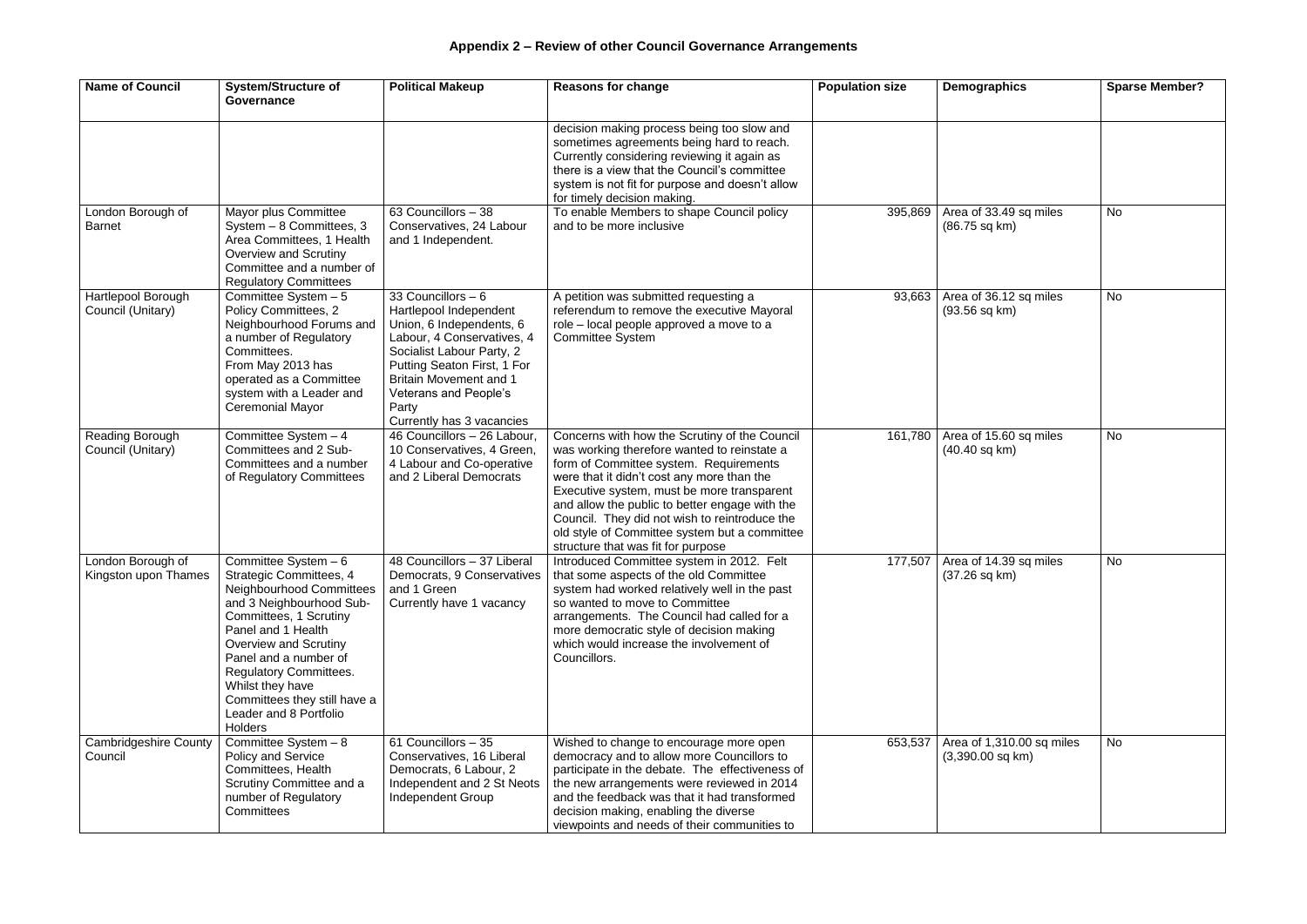| <b>Name of Council</b>                   | <b>System/Structure of</b><br>Governance                                                                                                                                                                                                                   | <b>Political Makeup</b>                                                                                                                                                                                    | <b>Reasons for change</b>                                                                                                                                                                                                                                                                                                                                                                                                                                                                                                                                                                                                                             | <b>Population size</b> | <b>Demographics</b>                                       | <b>Sparse Member?</b> |
|------------------------------------------|------------------------------------------------------------------------------------------------------------------------------------------------------------------------------------------------------------------------------------------------------------|------------------------------------------------------------------------------------------------------------------------------------------------------------------------------------------------------------|-------------------------------------------------------------------------------------------------------------------------------------------------------------------------------------------------------------------------------------------------------------------------------------------------------------------------------------------------------------------------------------------------------------------------------------------------------------------------------------------------------------------------------------------------------------------------------------------------------------------------------------------------------|------------------------|-----------------------------------------------------------|-----------------------|
|                                          |                                                                                                                                                                                                                                                            |                                                                                                                                                                                                            | be more involved in the detail and the way<br>decisions are made. The 2015/16 business<br>plan has been developed with "closer and<br>stronger cross party political engagement"                                                                                                                                                                                                                                                                                                                                                                                                                                                                      |                        |                                                           |                       |
| Wirral Metropolitan<br>Borough (Unitary) | Committee System $-8$<br><b>Policy and Services</b><br>Committees, 1 Health and<br>Wellbeing Board and a<br>number of Regulatory<br>Committees                                                                                                             | 66 Councillors - 31 Labour,<br>20 Conservatives, 6 Liberal<br>Democrats, 3 Independents<br>and 2 Green.<br>Currently have 4 vacancies<br>The Council is governed by<br>a minority Labour<br>administration | Members wanted to adopt a "more democratic"<br>model of governance and to weaken the power<br>of the Council's Leader and Cabinet.<br>Opposition Councillors suggested that bad<br>decisions were being made without proper<br>Scrutiny.<br>The ruling administration did not vote in favour<br>of this change but were outnumbered by the<br>opposition groups.<br>Conservative Group leader felt that the Cabinet<br>arrangements did not endear people to work<br>collaboratively<br>Council faced some negative press coverage<br>over the potential financial cost of between<br>£70,000 and £200,000 of implementing the<br>change of structure | 324,011                | Area of 60.60 sq miles<br>$(157.00$ sq km)                | <b>No</b>             |
| <b>Basildon District</b><br>Council      | Committee System - 6<br>service committees, 4 Sub-<br>Committees and 3<br><b>Regulatory Committees</b><br>Moved to Committee<br>System in May 2017                                                                                                         | 42 Councillors - 20<br>Conservatives, 15 Labour, 4<br>Independent Group, 2<br>Wickford Independents and<br>1 Non aligned Independent                                                                       | Wanted most decisions on Council functions to<br>be dealt with by politically balanced<br>committees subject to the general oversight of<br>the Council. No individual Member of the<br>Council has decision making powers -<br>collective decision making.                                                                                                                                                                                                                                                                                                                                                                                           | 187,199                | Area of 42.50 sq miles<br>$(110.00$ sq km $)$             | <b>No</b>             |
| <b>Arun District Council</b>             | Currently operating as a<br>Cabinet System but<br>resolved to move to a<br>Committee System from<br>May 2021 (15 <sup>th</sup> January<br>2020). Latest draft<br>suggests that there will be 6<br>Service Committees and 4<br><b>Regulatory Committees</b> | 54 Councillors - 21<br>Conservatives, 18 Liberal<br>Democrats, 7 Independents,<br>2 Arun Independent Group,<br>2 Greens, 2 Independents<br>and 1 Labour<br>Currently 1 vacancy                             | Changes due to go live in May 2021.<br>Contentious decision where some Councillors<br>felt that it was being rushed and didn't have<br>enough information or assurance as to how the<br>new system would operate.<br>Wanted to make their decisions better for<br>residents and giving councillors a greater say<br>in those decisions. Strengthen the link<br>between residents and their local Councillors.<br>Feeling that cabinet members had been able to<br>hide at distance from the local community.<br>It was also suggested that the council's culture<br>was wrong rather than the organisation.                                           | 160,758                | Area of 85.30 sq miles<br>(220.90 sq km)                  | <b>No</b>             |
| <b>Worcester District</b><br>Council     | Committee System - 3<br>Committees and a number<br>of Regulatory Committees                                                                                                                                                                                | 35 Councillors - 16<br>Conservatives, 15 Labour, 3<br>Green and 1 Liberal<br>Democrat                                                                                                                      | A motion was carried in November 2016 to<br>change to the Committee system, citing the<br>Council's political contestability and suggesting<br>that the Committee system would make it<br>easier to manage a Council over no overall<br>control                                                                                                                                                                                                                                                                                                                                                                                                       |                        | 101,222 Area of 12.85 sq miles<br>$(33.28 \text{ sq km})$ |                       |
| <b>Stroud District Council</b>           | Committee System - 6<br>Committees which also<br>incorporate the Regulatory<br>functions                                                                                                                                                                   | 51 Councillors - 20<br>Conservatives, 15 Labour, 9<br>Green, 2 Liberal Democrat,<br>1 Conservative (no Group)<br>and 3 Independents.<br>Currently 1 vacant seat.                                           | The current Leader and Executive model had<br>excessive delegation and decisions were made<br>by only a few Members. He wanted more<br>Members to be engaged in the decision<br>making process and more public involvement                                                                                                                                                                                                                                                                                                                                                                                                                            | 119,964                | Area of 177.90 sq miles<br>$(460.7 \text{ sq km})$        | Yes                   |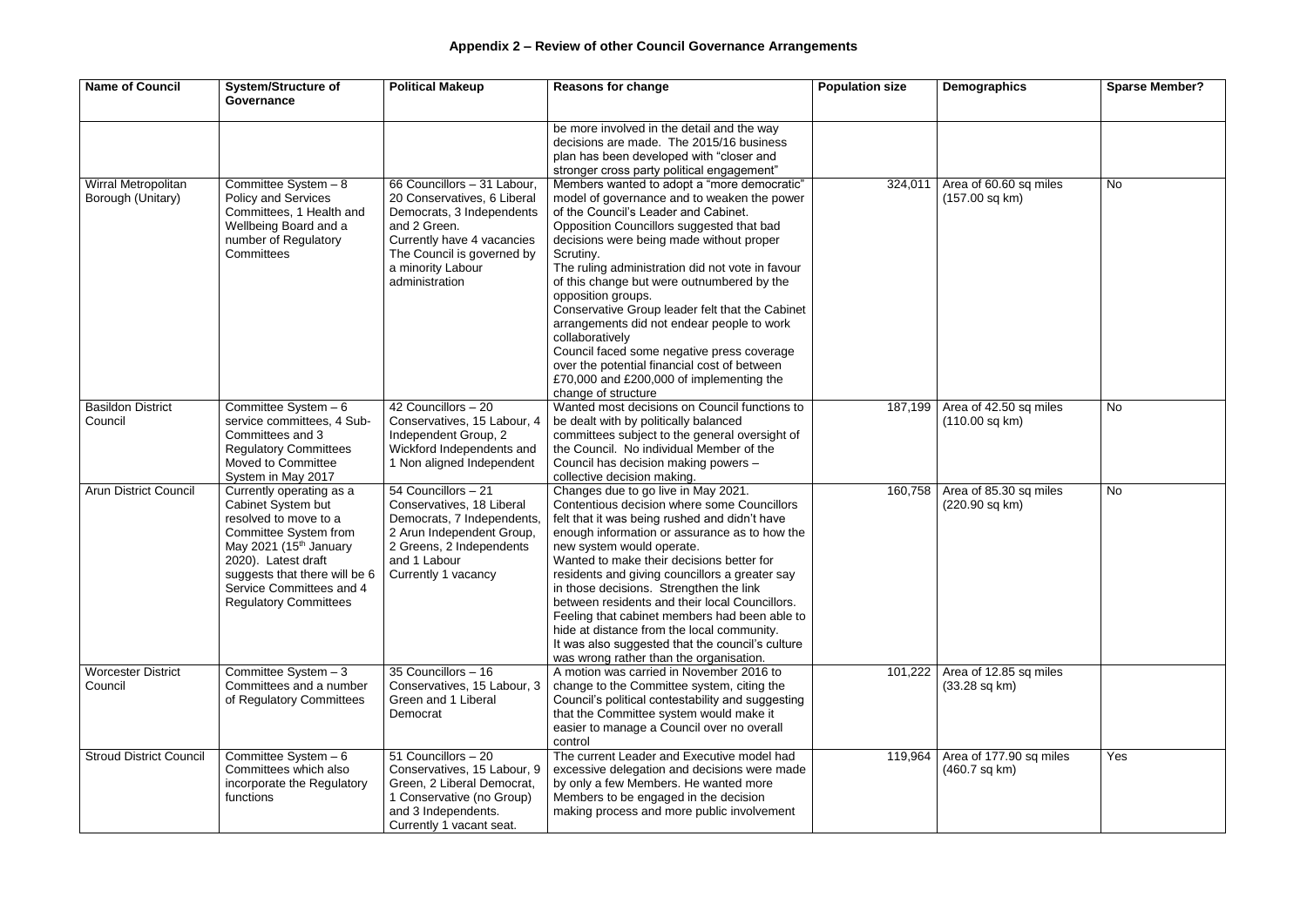| <b>Name of Council</b>                          | <b>System/Structure of</b><br>Governance                                                                                                                                                                                                                                                                                                                                                        | <b>Political Makeup</b>                                                                                                                                                                                            | <b>Reasons for change</b>                                                                                                                                                                                                                                                                                                                                                                                                                                                                                                                                                                                                                                                                                                                                                                           | <b>Population size</b> | Demographics                                    | <b>Sparse Member?</b> |
|-------------------------------------------------|-------------------------------------------------------------------------------------------------------------------------------------------------------------------------------------------------------------------------------------------------------------------------------------------------------------------------------------------------------------------------------------------------|--------------------------------------------------------------------------------------------------------------------------------------------------------------------------------------------------------------------|-----------------------------------------------------------------------------------------------------------------------------------------------------------------------------------------------------------------------------------------------------------------------------------------------------------------------------------------------------------------------------------------------------------------------------------------------------------------------------------------------------------------------------------------------------------------------------------------------------------------------------------------------------------------------------------------------------------------------------------------------------------------------------------------------------|------------------------|-------------------------------------------------|-----------------------|
|                                                 |                                                                                                                                                                                                                                                                                                                                                                                                 | Council is led by a<br>cooperative alliance of the<br>Labour, Green and Liberal<br>Democrat parties                                                                                                                | eg by watching the webcast, attending<br>meetings or submitting questions.                                                                                                                                                                                                                                                                                                                                                                                                                                                                                                                                                                                                                                                                                                                          |                        |                                                 |                       |
| Newark and Sherwood<br><b>District Council</b>  | Committee System - 4<br>Committees and 4<br><b>Regulatory Committees</b>                                                                                                                                                                                                                                                                                                                        | 39 Councillors - 27<br>Conservatives, 7 Labour, 3<br>Independents and 2 Liberal<br>Democrats                                                                                                                       | In 2012 the Council was no overall control and<br>this caused problems with decision making<br>hence the decision to move back to a<br>Committee structure.                                                                                                                                                                                                                                                                                                                                                                                                                                                                                                                                                                                                                                         | 122,421                | Area of 251.50 sq miles<br>$(651.30$ sq km)     | Yes                   |
| <b>Great Yarmouth</b><br><b>Borough Council</b> | Committee System came<br>into effect from May 2016.<br>4 Committees and 4<br><b>Regulatory Committees</b>                                                                                                                                                                                                                                                                                       | 39 Councillors - 20<br>Conservatives, 15 Labour, 3<br>Independents and 1 UKIP                                                                                                                                      | There were debates about switching to<br>Committee system and the costs involved so<br>they were keen to fit the system to the budget.<br>Reason for change was two examples of<br>where back bench Members felt that decisions<br>had been made without debate relating to a<br>local ice rink and the sacking of the previous<br>CEO. Non Executive Members felt this would<br>not happen under a Committee system.                                                                                                                                                                                                                                                                                                                                                                               | 99,336                 | Area of 67.40 sq miles<br>$(174.50$ sq km)      | <b>No</b>             |
| <b>Kent County Council</b>                      | Hybrid - Have Executive<br>plus model. Executive of<br>10, 6 Cabinet Committees<br>which shape policy and<br>make recommendations to<br>the Executive, 1 Scrutiny<br>Committee plus 4 health<br>related Overview and<br>Scrutiny Committees and a<br>number of Regulatory<br>Committees. Also have a<br>number of Select<br>Committees that arise from<br>the work of the Scrutiny<br>Committee | 81 Councillors - 65<br>Conservatives, 7 Liberal<br>Democrats, 5 Labour, 1<br>Independent, 1 Green, 1<br>Independent Swanscombe<br>and Greenhithe Residents<br><b>Association and 1 Swale</b><br>Independents       | It was felt that Members skills and knowledge<br>acquired from vocational and life experience<br>was not fully utilised under Executive<br>arrangements.<br>Hybrid arrangements proposed to strengthen<br>policy development, more robust decision<br>making and greater accountability of decision<br>makers. Key outcome to make decision<br>making process more open and transparent.<br>Cabinet Committees will provide an important<br>contribution to policy development.<br>Key objectives were to:<br>Streamline the committee infrastructure<br>Make the decision making process<br>more robust and accessible<br>Provide non-executive Members with<br>the opportunity to shape policies and<br>major decisions<br>Ensure the impact on the Member's<br>Allowances scheme is cost neutral | 1,581,555              | Area of 1,443.00 sq miles<br>$(3,738.00$ sq km) | <b>No</b>             |
| <b>Oxfordshire County</b><br>Council            | Hybrid - Have Cabinet plus<br>model. Cabinet of 10, 2<br>Scrutiny Committees and a<br>number of Regulatory<br>Committees.<br>Also have 3 Cabinet<br>Advisory Groups which<br>examine topics selected by                                                                                                                                                                                         | Councillors - 29<br>Conservatives, 13 Liberal<br>Democrats, 11 Labour, 3<br>Independents (part of<br>Conservative Independent<br>Alliance), 3 Independent<br>non grouped, 3 Labour and<br>Co-operative and 1 Green | A motion was put before the Council by the<br>opposition to bring about greater engagement<br>and savings.<br>More like traditional leader-Cabinet model.<br>Cabinet establishes a range of time limited<br>"advisory groups" to provide advice and<br>guidance on developing policy.                                                                                                                                                                                                                                                                                                                                                                                                                                                                                                               | 691,667                | Area of 1,006.00 sq miles<br>$(2,605.00$ sq km) | No                    |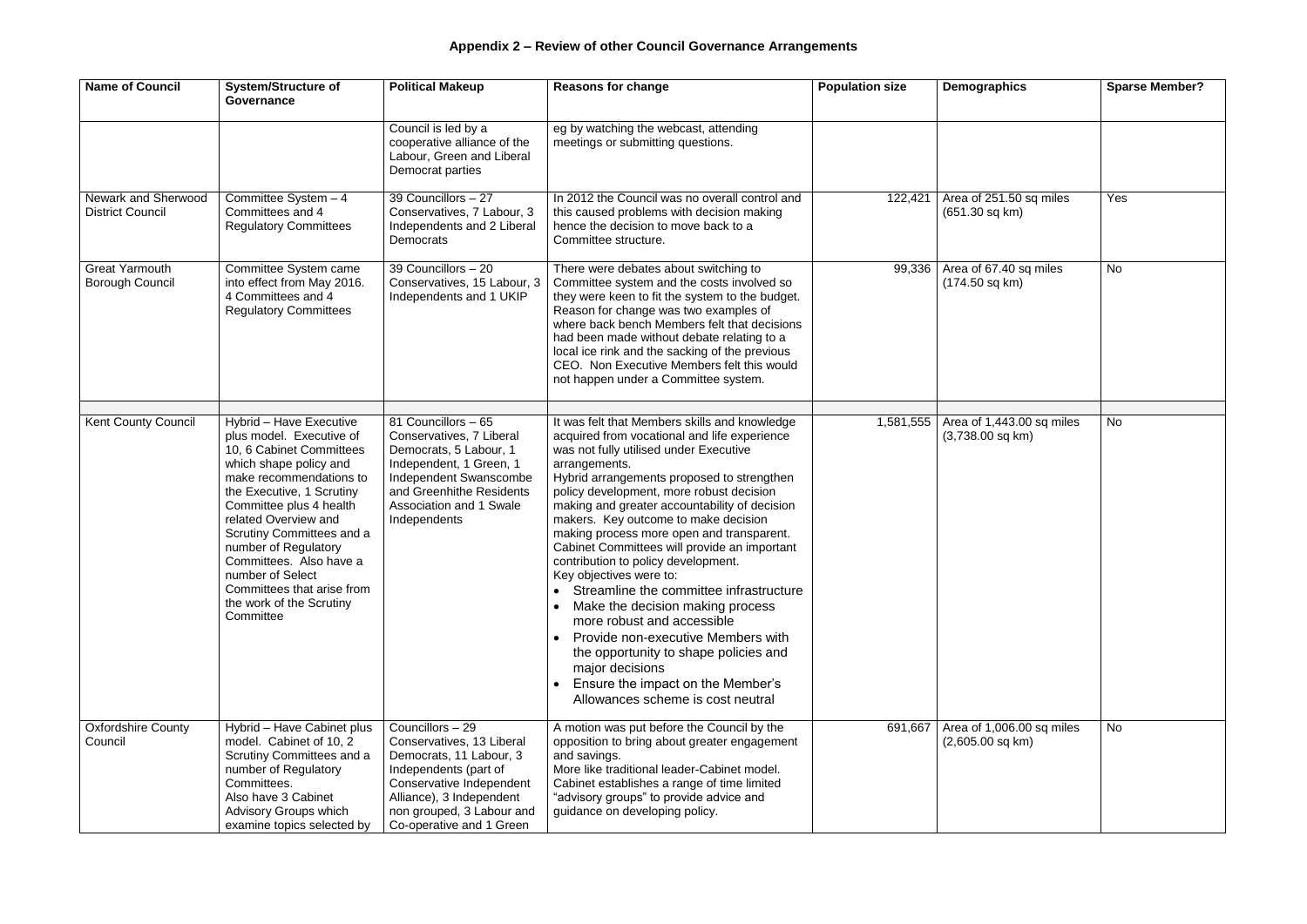## **Appendix 2 – Review of other Council Governance Arrangements**

| <b>Name of Council</b>                           | <b>System/Structure of</b><br>Governance                                                                                                                                                                                                                                        | <b>Political Makeup</b>                                                                                                                                       | <b>Reasons for change</b>                                                                                                                                                                                                                                                                                                                                                                                                                                                                                                                                                                                                                                                                                                                                                                                                                                                                                                                                                   | <b>Population size</b> | <b>Demographics</b>                                 | <b>Sparse Member?</b> |
|--------------------------------------------------|---------------------------------------------------------------------------------------------------------------------------------------------------------------------------------------------------------------------------------------------------------------------------------|---------------------------------------------------------------------------------------------------------------------------------------------------------------|-----------------------------------------------------------------------------------------------------------------------------------------------------------------------------------------------------------------------------------------------------------------------------------------------------------------------------------------------------------------------------------------------------------------------------------------------------------------------------------------------------------------------------------------------------------------------------------------------------------------------------------------------------------------------------------------------------------------------------------------------------------------------------------------------------------------------------------------------------------------------------------------------------------------------------------------------------------------------------|------------------------|-----------------------------------------------------|-----------------------|
|                                                  | the Cabinet which align to<br>the Corporate Priorities                                                                                                                                                                                                                          | Operate with a<br>Conservative Independent<br>Alliance                                                                                                        |                                                                                                                                                                                                                                                                                                                                                                                                                                                                                                                                                                                                                                                                                                                                                                                                                                                                                                                                                                             |                        |                                                     |                       |
| <b>Sevenoaks District</b><br>Council             | Hybrid - Cabinet plus<br>model. Cabinet of 6 plus 6<br>Advisory Committees as per<br>the Cabinet Portfolios<br>(undertake work on policies<br>and submit<br>recommendations to<br>Cabinet)<br>Also have 1 Scrutiny<br>Committee and a number of<br><b>Regulatory Committees</b> | 54 Councillors - 46<br>Conservatives, 3<br>Independents, 3 Liberal<br>Democrats, 1 Labour and 1<br>Ungrouped                                                  | Concerns around the lack of inclusion in policy<br>initiation and development. Opted for this<br>model to improve this                                                                                                                                                                                                                                                                                                                                                                                                                                                                                                                                                                                                                                                                                                                                                                                                                                                      | 120,750                | Area of 142.50 sq miles<br>$(369.20 \text{ sq km})$ | Yes                   |
| <b>Tunbridge Wells</b><br><b>Borough Council</b> | Hybrid - Executive plus<br>model. Executive of 5, 3<br>Cabinet Advisory Boards, 1<br>Overview and Scrutiny<br>Committee and a number of<br><b>Regulatory Committees</b>                                                                                                         | 48 Councillors - 28<br>Conservatives, 9 Liberal<br>Democrats, 4 Labour, 4<br><b>Tunbridge Wells Alliance</b><br>and 2 Independent<br>Currently have 1 vacancy | The change was made in April 2012. It<br>stemmed from the Leader of the Council being<br>concerned that the current Cabinet structure:<br>• Provided for a disconnect between Cabinet<br>Members and the wider membership of the<br>Council<br>• Led to a reduction in open discussion of key<br>decisions and reduced transparency<br>• Led to an over emphasis on post decision<br>scrutiny<br>• Increased distrust with the public and the<br>local media<br>• Created a confusing system of member<br>working groups that were not transparent and<br>open<br>What were the aims of the review?<br>• Greater involvement of non-executive<br>members in the development of Cabinet<br>decisions<br>• Basic principle that all key decisions will be<br>discussed and developed by the relevant<br>Advisory Board prior to a decision by Cabinet<br>• Provide for greater participation and greater<br>ownership of Council decisions<br>• Reduce the number of call-ins | 118,724                | Area of 127.90 sq miles<br>$(331.30 \text{ sq km})$ | Yes                   |
| London Borough of<br>Wandsworth                  | Hybrid - Executive plus<br>model. Executive of 9, 6<br>Overview and Scrutiny<br>Committees and a number<br>of Regulatory Committees                                                                                                                                             | 60 Councillors - 33<br>Conservatives, 26 Labour<br>and 1 Independent                                                                                          | To increase Member involvement in shaping<br>policy.                                                                                                                                                                                                                                                                                                                                                                                                                                                                                                                                                                                                                                                                                                                                                                                                                                                                                                                        | 329,677                | Area of 13.23 sq miles<br>$(34.26$ sq km $)$        | <b>No</b>             |
| <b>York City Council</b><br>(Unitary)            | Hybrid - Executive plus<br>model. Executive of 10, 6<br><b>Policy and Scrutiny</b><br>Committees, a number of<br><b>Scrutiny Review Task</b>                                                                                                                                    | 47 Councillors - 21 Liberal<br>Democrats, 17 Labour, 3<br>Green, 2 Conservative, 2<br>York Independent Group<br>and 2 Independent                             | The Council used the change of Legislation in<br>the Localism Act 2011 to consider its<br>arrangements and how decisions are made.<br>Local people need to be confident that such<br>decisions are evidence based and considered<br>openly and accountably.                                                                                                                                                                                                                                                                                                                                                                                                                                                                                                                                                                                                                                                                                                                 | 210,618                | Area of 105.00 sq miles<br>(271.90 sq km)           | <b>No</b>             |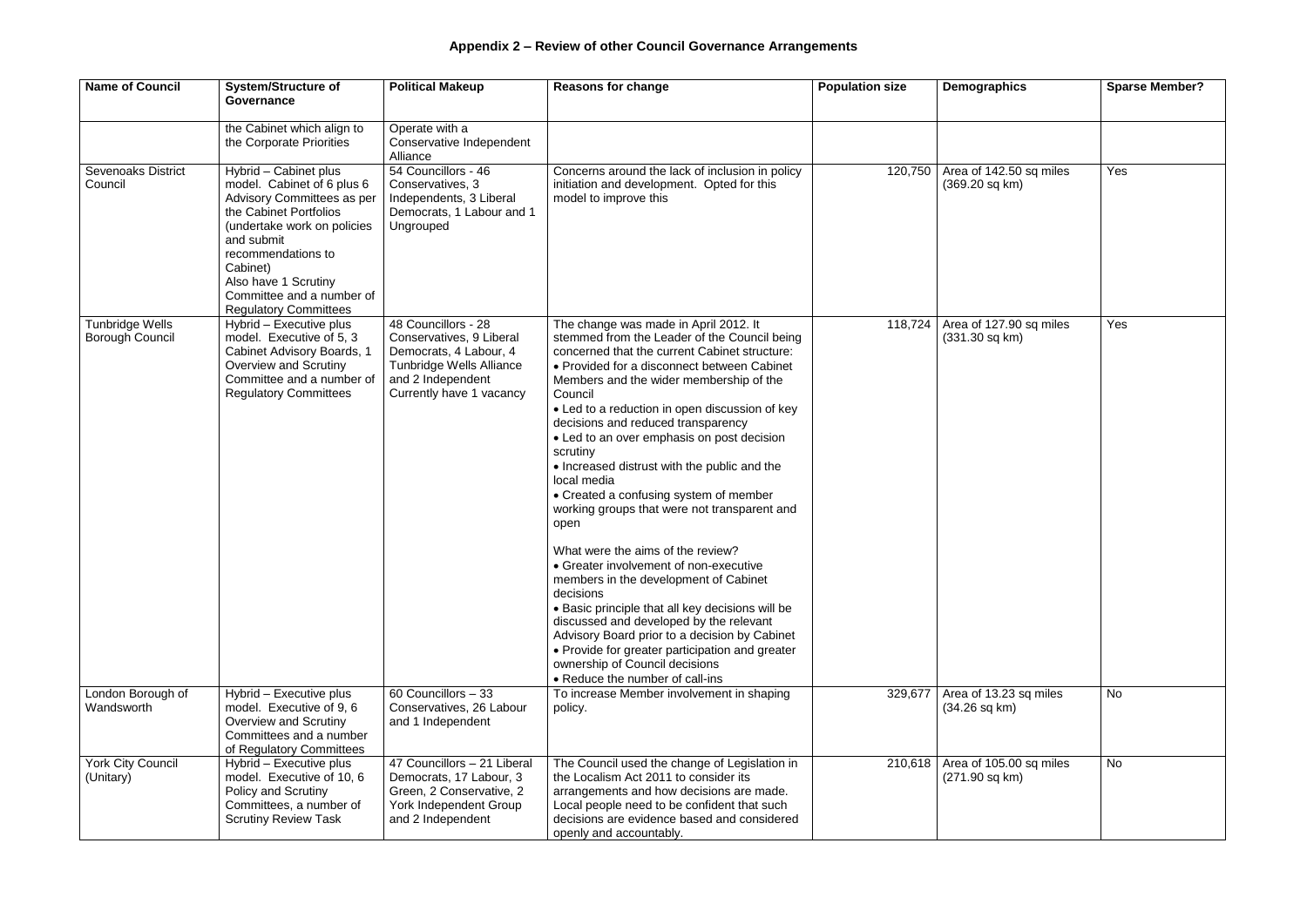| <b>Name of Council</b>                       | <b>System/Structure of</b><br>Governance                                                                                                                                                                                | <b>Political Makeup</b>                                                                                                                                                                                                                                           | <b>Reasons for change</b>                                                                                                                                                                                                                                                                                                                                                                                                                                                                                                                                                                     | <b>Population size</b> | Demographics                                      | <b>Sparse Member?</b> |
|----------------------------------------------|-------------------------------------------------------------------------------------------------------------------------------------------------------------------------------------------------------------------------|-------------------------------------------------------------------------------------------------------------------------------------------------------------------------------------------------------------------------------------------------------------------|-----------------------------------------------------------------------------------------------------------------------------------------------------------------------------------------------------------------------------------------------------------------------------------------------------------------------------------------------------------------------------------------------------------------------------------------------------------------------------------------------------------------------------------------------------------------------------------------------|------------------------|---------------------------------------------------|-----------------------|
|                                              | Groups, and a number of<br><b>Regulatory Committees.</b><br>They also have 21 Ward<br><b>Committees and Executive</b><br><b>Member Decision Making</b><br>Sessions which are public<br>meetings and formally<br>minuted |                                                                                                                                                                                                                                                                   | Wanted Members to more involved in aspects<br>of policy development.                                                                                                                                                                                                                                                                                                                                                                                                                                                                                                                          |                        |                                                   |                       |
| <b>Guildford District</b><br>Council         | Hybrid - Executive plus<br>model. Executive of 8, 2<br><b>Executive Advisory Boards,</b><br>1 Overview and Scrutiny<br>and a number of Regulatory<br>Committees                                                         | 48 Councillors - 17<br><b>Guildford Liberal</b><br>Democrats, 16 Residents<br>for Guildford and Villages, 4<br>Conservatives, 4<br>Conservatives Independent<br>Group, 3 Guildford<br>Greenbelt Group, 2 Labour<br>and 1 Independent.<br>Currently have 1 vacancy | The council considered change options by way<br>of a scrutiny review, which also involved an<br>independent person. The review took evidence<br>in public, including from a local campaign<br>group. It recommended the adoption of hybrid<br>arrangements.<br>The review highlighted the value of increased<br>councillor involvement in decisions. The need<br>for increased public awareness of both the<br>Council's governance arrangements and the<br>role of councillors was called for. However the<br>review group was against a formal change<br>from a leader and executive model. | 148,998                | Area of 104.60 sq miles<br>(270.90 sq km)         | <b>No</b>             |
|                                              |                                                                                                                                                                                                                         |                                                                                                                                                                                                                                                                   |                                                                                                                                                                                                                                                                                                                                                                                                                                                                                                                                                                                               |                        |                                                   |                       |
| London Borough of<br>Richmond upon<br>Thames | Hybrid to Committee $-5$<br>Committees, Policy and<br>Performance Review Board<br>and a number of Regulatory<br>Committees                                                                                              | 54 Councillors - 39 Liberal<br>Democrats, 11<br><b>Conservatives and 4 Green</b>                                                                                                                                                                                  | Felt that Executive arrangements were not<br>involving Members in shaping policy and the<br>decision making process.<br>In May 2018 they adopted a hybrid style pre-<br>decision arrangement where a new set of<br>committees was set up to mirror council<br>directorates and consider decisions before<br>they came to be made by Cabinet. In May<br>2019 moved to Committee System following a<br>motion.                                                                                                                                                                                  | 198,019                | Area of 22.17 sq miles<br>$(57.41 \text{ sq km})$ | <b>No</b>             |
| <b>Cheshire East (Unitary)</b>               | <b>Hybrid to Committee?</b><br>Currently they have a<br>Cabinet of 10, 4 Overview<br>and Scrutiny Committees<br>and a number of Regulatory<br>Committees                                                                | 82 Councillors - 32<br>Conservative, 24 Labour, 17<br>Independent Group, 4<br>Liberal Democrats, 2 Real<br>Independents and 2 non<br>grouped                                                                                                                      | The council resolved to adopt a committee<br>system form of governance in May 2019. The<br>original plan was to adopt the committee<br>system from May 2020, but this was delayed<br>following detailed study of the issues by the<br>Council's constitution committee. Members<br>and officers continue to consider the final<br>design of a new system in detail.                                                                                                                                                                                                                           | 384,152                | Area of 450.00 sq miles<br>$(1,166.00$ sq km)     | Yes                   |
|                                              |                                                                                                                                                                                                                         |                                                                                                                                                                                                                                                                   |                                                                                                                                                                                                                                                                                                                                                                                                                                                                                                                                                                                               |                        |                                                   |                       |
| South Gloucestershire<br>(Unitary)           | Committee then back to<br>Leader-Cabinet. Have an<br>Executive of 8, Health<br>Scrutiny Commission and a<br>number of Regulatory<br>Committees                                                                          | 61 Councillors - 32<br>Conservatives, 17 Liberal<br>Democrats and 11 Labour.<br>Currently have 1 vacancy                                                                                                                                                          | Early adopter of moving to Committee<br>structure in 2012 but moved back to the<br>Executive arrangements after the 5 years had<br>passed in 2017.<br>It was felt that Executive arrangements better<br>reflect the political reality of a majority council.                                                                                                                                                                                                                                                                                                                                  | 285,093                | Area of 191.90 sq miles<br>(496.90 sq km)         | <b>No</b>             |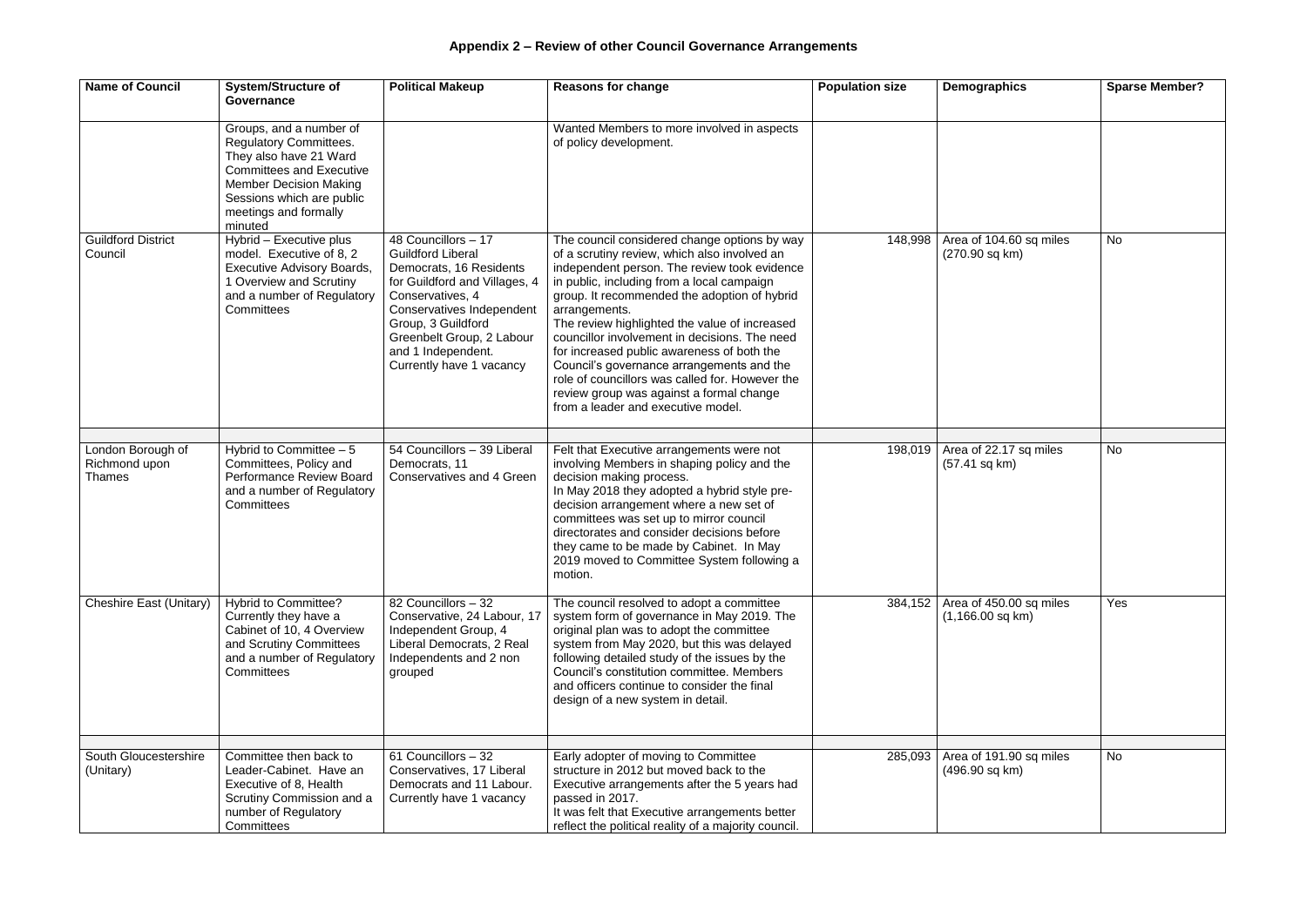| <b>Name of Council</b>         | <b>System/Structure of</b><br>Governance                                                                                                                                               | <b>Political Makeup</b>                                                                                                                                                            | <b>Reasons for change</b>                                                                                                                                                                                                                                                                                                                                                                                                                                                                                                                                                                                                                                                                                                      | <b>Population size</b> | <b>Demographics</b>                                | <b>Sparse Member?</b> |
|--------------------------------|----------------------------------------------------------------------------------------------------------------------------------------------------------------------------------------|------------------------------------------------------------------------------------------------------------------------------------------------------------------------------------|--------------------------------------------------------------------------------------------------------------------------------------------------------------------------------------------------------------------------------------------------------------------------------------------------------------------------------------------------------------------------------------------------------------------------------------------------------------------------------------------------------------------------------------------------------------------------------------------------------------------------------------------------------------------------------------------------------------------------------|------------------------|----------------------------------------------------|-----------------------|
|                                |                                                                                                                                                                                        |                                                                                                                                                                                    | The operation of executive arrangements provides<br>an opportunity for more streamlined and efficient<br>decision making.                                                                                                                                                                                                                                                                                                                                                                                                                                                                                                                                                                                                      |                        |                                                    |                       |
| Norfolk                        | Committee then back to<br>Leader-Cabinet. Cabinet of<br>10, 1 Scrutiny Committee,<br>and a number of Regulatory<br>Committees. They also<br>have 3 Select Committees                   | 84 Councillors - 54<br>Conservatives, 16 Labour, 9<br>Liberal Democrats, 3<br>Independents and 1 non-<br>aligned Independent.<br>Currently have 1 vacancy                          | Early adopter of moving to Committee<br>structure in 2012 but moved back to the<br>Executive arrangements after the 5 years had<br>passed in 2019. Looks like the changes were<br>made following a peer review and due to<br>moving from no overall control to a<br>Conservative majority.                                                                                                                                                                                                                                                                                                                                                                                                                                     | 907,760                | Area of 2,080.00 sq miles<br>$(5,380.00$ sq km)    | Yes                   |
| Melton Borough<br>Council      | Committee to Executive -<br>Cabinet of 5, Scrutiny<br>Committee and a number of<br><b>Regulatory Committees</b>                                                                        | 28 Councillors - 20<br>Conservatives, 6 opposition<br>and 2 Independents                                                                                                           | Moved from the old style Committee System to<br>Leader and Cabinet Model to support the<br>Council's ambitions and to become a more<br>agile and commercial council. This is a key<br>component of realising the Council's<br>commercial and wider ambitions to have a<br>quick and efficient decision making process.                                                                                                                                                                                                                                                                                                                                                                                                         | 51,209                 | Area of 185.90 sq miles<br>$(481.4 \text{ sq km})$ | Yes                   |
| <b>Swale District Council</b>  | Under consideration<br>Currently operating<br>Executive arrangements.<br>Cabinet of 7, 1 Scrutiny<br>Committee, a number of<br><b>Regulatory Committees and</b><br>4 Area Committees   | 47 Councillors - 16<br>Conservatives, 11 Labour,<br>10 Swale Independent<br>Alliance, 4 Independents, 3<br>Liberal Democrats, 2 Green<br>and 1 UKIP                                | The Council has considered a change in<br>governance alongside a wider constitutional<br>review. Changes to area committees were<br>taken forward, but further discussion of future<br>governance models was deferred after having<br>been discussed by councillors in July 2019.<br>Discussing the objectives of a constitutional<br>review, councillors considered that clear lines<br>of demarcation, involving more Members in<br>decision-making; timeliness of decision-<br>making; working more effectively with the<br>public; the additional burden on officer time<br>and the costs of a new system were all of<br>importance. They also considered that<br>maintaining a strong role for scrutiny was<br>important. | 150,082                | Area of 144.60 sq miles<br>$(374.5 \text{ sq km})$ | No                    |
| York City Council<br>(Unitary) | Under consideration - see<br>above                                                                                                                                                     | See above                                                                                                                                                                          | Currently operating Hybrid arrangements (see<br>above). In September 2019 the Council's<br>Cabinet decided to undertake a full review of<br>the Council's formal governance<br>arrangements. However, the Coronavirus<br>pandemic has resulted in no further updates<br>being submitted to the Cabinet.                                                                                                                                                                                                                                                                                                                                                                                                                        | 210,618                | Area of 105.00 sq miles<br>(271.90 sq km)          | <b>No</b>             |
| <b>Uttlesford</b>              | Under consideration<br>Currently operating<br>Executive arrangements.<br>Cabinet of 6, 1 Scrutiny<br>Committee and a number of<br><b>Regulatory Committees.</b><br>Also have 2 Cabinet | 39 Councillors - 22<br>Residents for Uttlesford, 5<br>Liberal Democrats, 4<br>Conservatives, 2 Greens, 2<br>Independents and 2<br><b>Thaxted and Eastons</b><br>Independent Group. | A report was presented to Council in July 2019<br>to establish a member working group, to<br>consider options relating to governance<br>change. The Council's leadership considered<br>that it would be possible to make changes to<br>come into force in May 2020.                                                                                                                                                                                                                                                                                                                                                                                                                                                            | 91,284                 | Area of 247.60 sq miles<br>$(641.20$ sq km $)$     | Yes                   |

| Demographics                                       | <b>Sparse Member?</b> |
|----------------------------------------------------|-----------------------|
|                                                    |                       |
| Area of 2,080.00 sq miles<br>$(5,380.00$ sq km $)$ | Yes                   |
| Area of 185.90 sq miles                            | Yes                   |
| (481.4 sq km)                                      |                       |
| Area of 144.60 sq miles                            | <b>No</b>             |
| (374.5 sq km)                                      |                       |
| Area of 105.00 sq miles<br>(271.90 sq km)          | N <sub>o</sub>        |
| Area of 247.60 sq miles<br>(641.20 sq km)          | Yes                   |